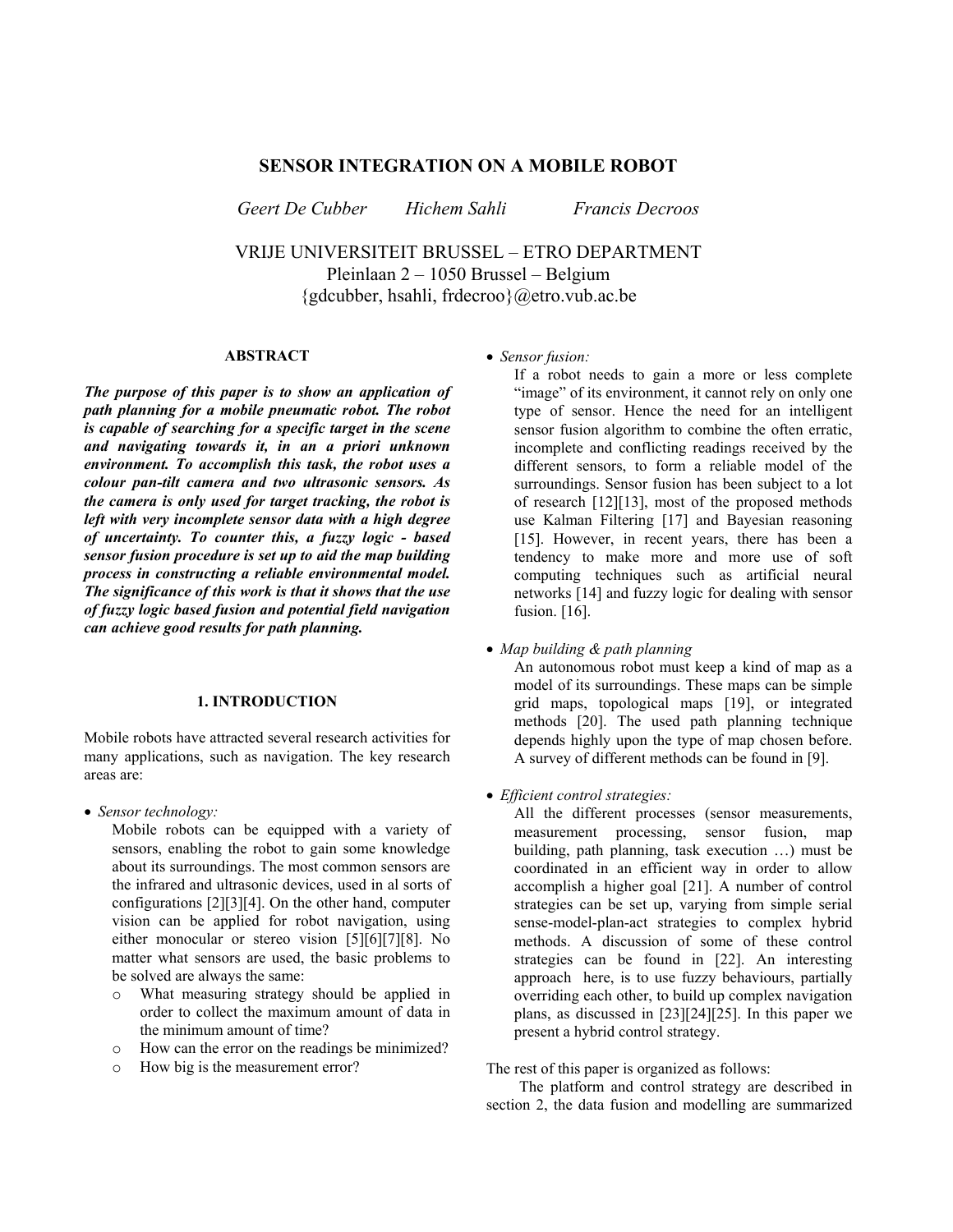in section 3, some results are presented in section 4 and finally, conclusions are given in section 5.

#### **2. PLATFORM & METHODOLOGY**

A mobile pneumatic climbing robot equipped with two ultrasonic sensors and a pan-tilt camera, as shown in Figure 1, has been used. [2]



*Figure 1: The robot platform* 

The ultrasonic sensors, in front of the robot, are capable of performing accurate distance measurements and help to build up a map of the environment. Their limited field of view and low angular resolution are compensated as much as possible by using intelligent processing techniques described in [10] and [11].

The pan-tilt camera has the ability to search for a colored target object and to keep it fixed in the centre of the image. The target detection and tracking algorithm [1], which relies on the color dissimilarity between target object and environment and estimates also the distance to the target object and this through a calibrated scaling process.

Figure 2 depicts the control and fusion process.



*Figure 2: Sensor fusion* 

By integrating previous map and control information, predictions are made for the presence of the target and obstacles. Two mathematical sensors manage this data: the prediction for the target object localization and the same for an obstacle. Every sensor also returns an estimate of the measurement error. All the sensory data is combined by the sensor fusion procedure, which is handled using a fuzzy logic–based approach, increasing the individual sensor accuracy and gaining additional knowledge by comparing readings from multiple sensors.

After fusion, the data is ready to be processed for building up a map of the environment. In our approach, a potential field map is constructed. It ensures a logic and straightforward path planning behaviour. This process will also be discussed more in detail in the next section.

## **3. DATA FUSION & MODELLING**

The sensor fusion module takes as input the data provided by four abstract sensors and delivers information for the map-building module, this data being a clear positioning for the target and an eventual obstacle. The idea is to calculate every output variable as a weighted average of these input variables; the fuzzy logic based data fusion determines the weights accorded to the input variables. The choice of the membership functions and the setup of the rulebase reflect some specific characteristics of the different sensors and observations derived out of prior experiments. These rules are then implemented using Max-Min aggregation and the resulting weight function is defuzzified using the centre-of-gravity method.

The map building and path-planning module must produce the best move the robot can do as a step towards reaching the goal. There is no need to perform a full pathto-target calculation every time, since it may be expected that the map will change as new information is gathered after the movement, so the rest of the path will become useless. The robot will have to manage with incomplete maps and will have to re-estimate a new path to the target after every step, since more information will be available every time. As explained earlier, we make use of twodimensional potential field maps for robustness reasons. Potential field navigation techniques make use of artificial forces: repulsive forces at detected obstacles to keep the vehicle away and an attractive force at the goal point in order to move the robot towards the goal. The problem with this technique is the existence of local minima. In order to bypass this problem, in our implementation we consider the robot itself as an obstacle. By doing so, the robot creates a repulsive force away from the current position and will not get stuck in local a minimum. Using potential fields means that the Laplacian has to be calculated after every move, which is done by an iterative Gauss-Seidel method with successive overrelaxation. According to the boundary conditions set, the potential field takes a high value at the surface of obstacles and a minimum value at the goal point.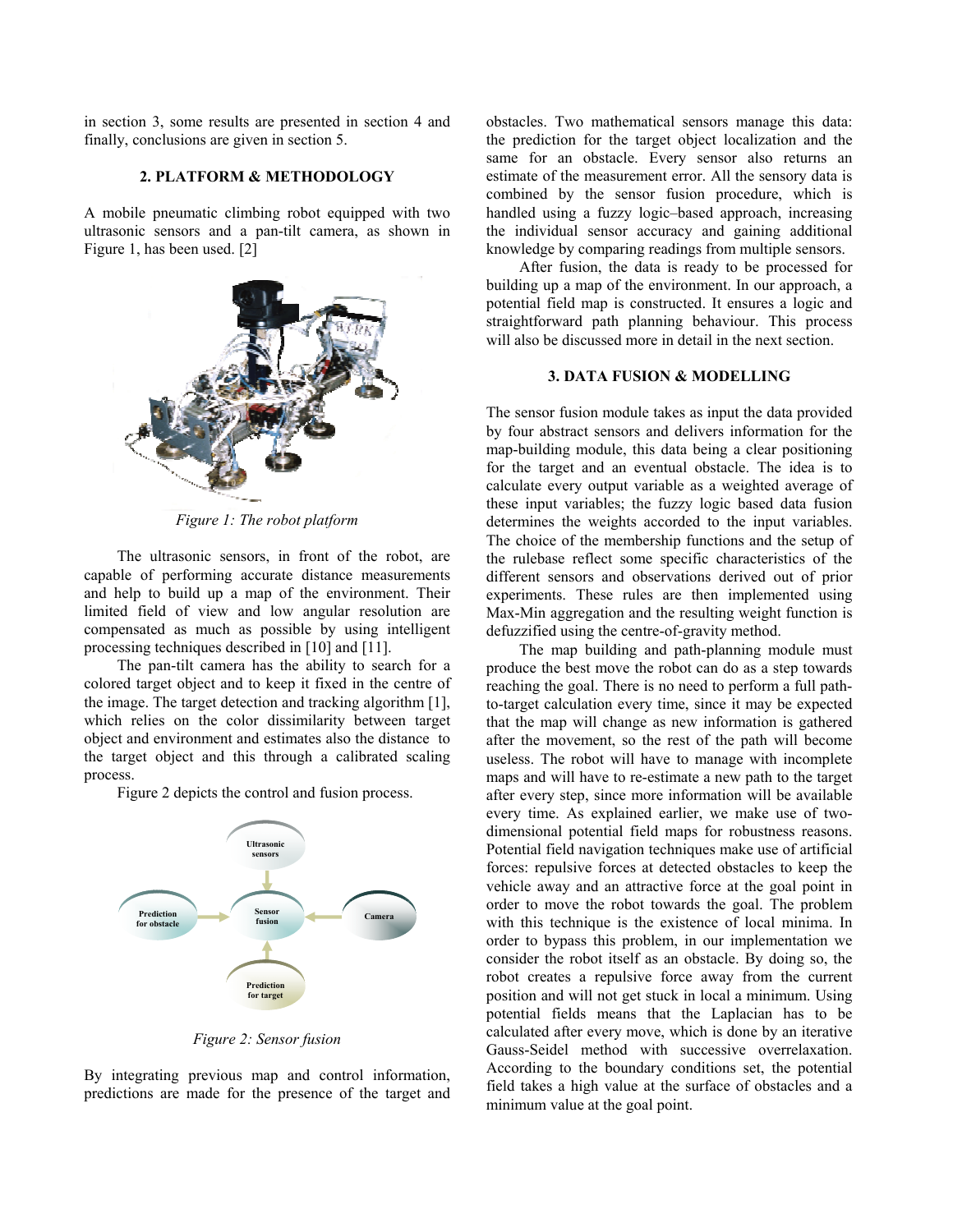## **4. EXPERIMENTAL RESULTS**

Due to our postprocessing techniques we can acquire very accurate distance measurements from the ultrasonic sensors and track down the erroneous angle readings.

The camera estimates the distance to the target object up to a precision of a few centimetres.

The actual working of the map building and pathplanning module are shown by presenting the results of a real-world example. The environment set up for this experiment is sketched on Figure 3:



*Figure 3: The lab environment*

Figure 4 presents the potential field map at different stages along the way towards the target.



*Figure 4: Potential field during a run* 

From the final potential field graph given in Figure 5, one can clearly see the path followed by the robot. Note also the correspondence between the environment as shown in Figure 3 and the potential field representation.



*Figure 5: Potential field after completing a run*

The robot is autonomous, yet all its actions, sensor readings and positioning data can be followed in real time on a graphical computer interface, depicted in Figure 6. If so wished. A user can change the robot behaviour or control the robot and camera manually.



*Figure 6: The robot control program interface* 

## **5. CONCLUSIONS**

In this paper, we have demonstrated our solution for the map building and path planning problem applied to a mobile pneumatic robot. The results are very confident: the robot is able to navigate itself towards a certain target in a complex and a priori unknown environment with obstacles. This was no trivial task in view of the limited sensory equipment of the robot.

In the future, research will go out to implement more advanced techniques, teaching-by-guidance, automatic extraction of stable landmarks for efficient navigation and the implementation of a learning fuzzy logic controller with a massive rulebase.